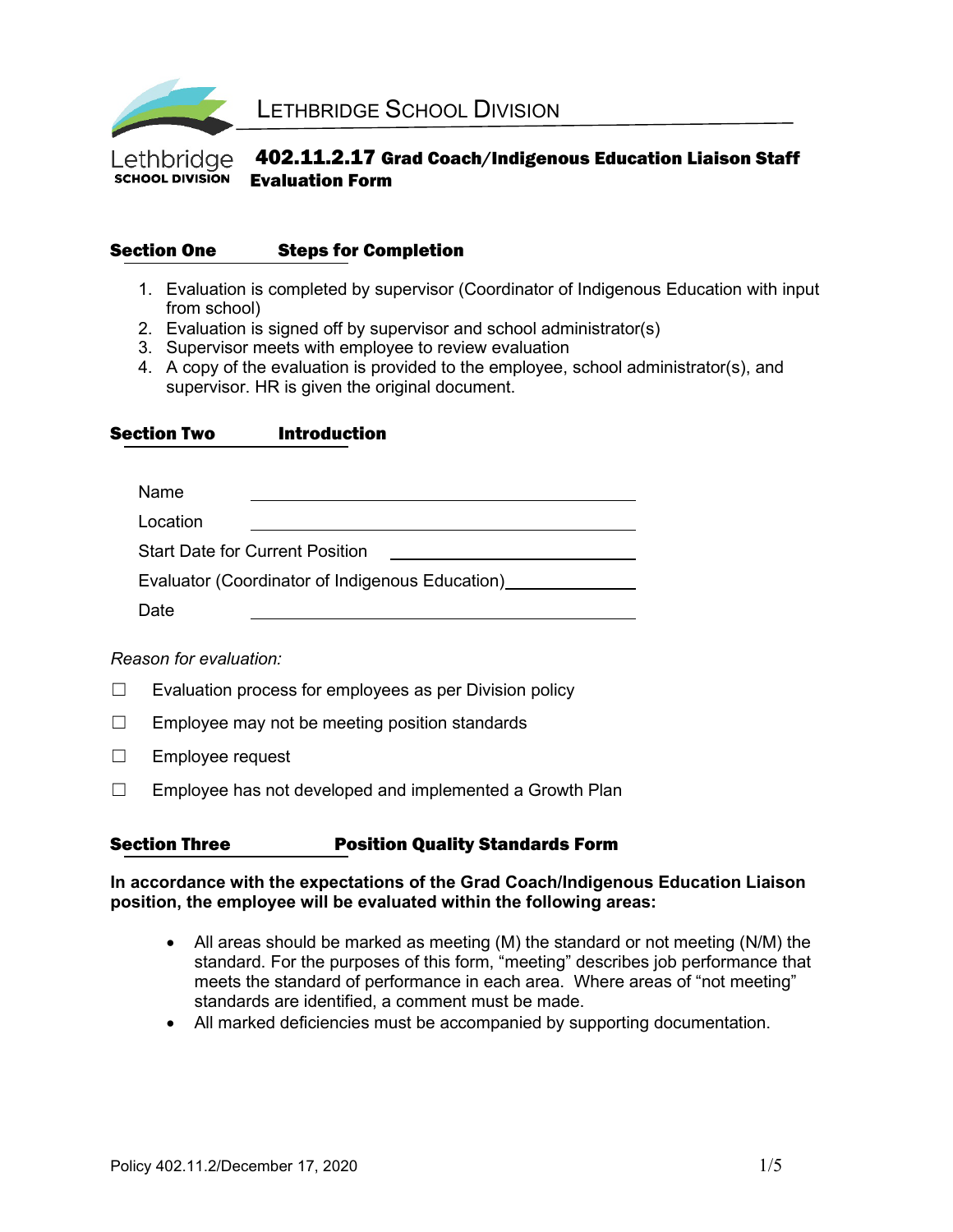## **1. KEY RESPONSIBILITIES**

This position is responsible for providing consultation and guidance for students of Indigenous ancestry to enhance their ability to graduate and access post-secondary opportunities. Grad Coach/Indigenous Education Liaison will also provide identified Indigenous cultural connections to the school population and provide social emotional supports on an as needs basis.

- M N/M
- ☐ ☐ Facilitates relationship building and connection
- ☐ ☐ Provide support to Indigenous students as required
- ☐ ☐ Collaborate with families and provide information as necessary
- $\Box$   $\Box$  Develops a working relationship with all student(s) and the school community
- ☐ ☐ Submits monthly case notes
- ☐ ☐ Good organizational skills
- ☐ ☐ Self-motivated
- ☐ ☐ Portrays an approachable and optimistic demeanour
- ☐ ☐ Makes home visits as required
- ☐ ☐ Carries out directions and duties as assigned

#### COMMENTS:

### **2. PERSONAL/PROFESSIONAL QUALITIES**

M N/M

|                  |              | Builds positive school wide interpersonal relationships (with other support<br>staff, teachers, student(s), public; includes dealing with conflict) |
|------------------|--------------|-----------------------------------------------------------------------------------------------------------------------------------------------------|
| Г                | H            | Exhibits behaviours of a team player (with the School Based Wellness<br>team, the school, the community, and the Division)                          |
| П                | ΙI           | Demonstrates the ability to communicate effectively and appropriately                                                                               |
|                  | П            | Resolves conflict effectively                                                                                                                       |
|                  | $\mathsf{L}$ | Uses time effectively (include attendance, punctuality, setting of priorities,<br>keeping to schedules)                                             |
| $\Box$           |              | Takes initiative (self directed, takes charge of assigned tasks, requires<br>minimum supervision)                                                   |
|                  |              | Maintains appropriate personal hygiene and appearance                                                                                               |
| <b>COMMENTS:</b> |              |                                                                                                                                                     |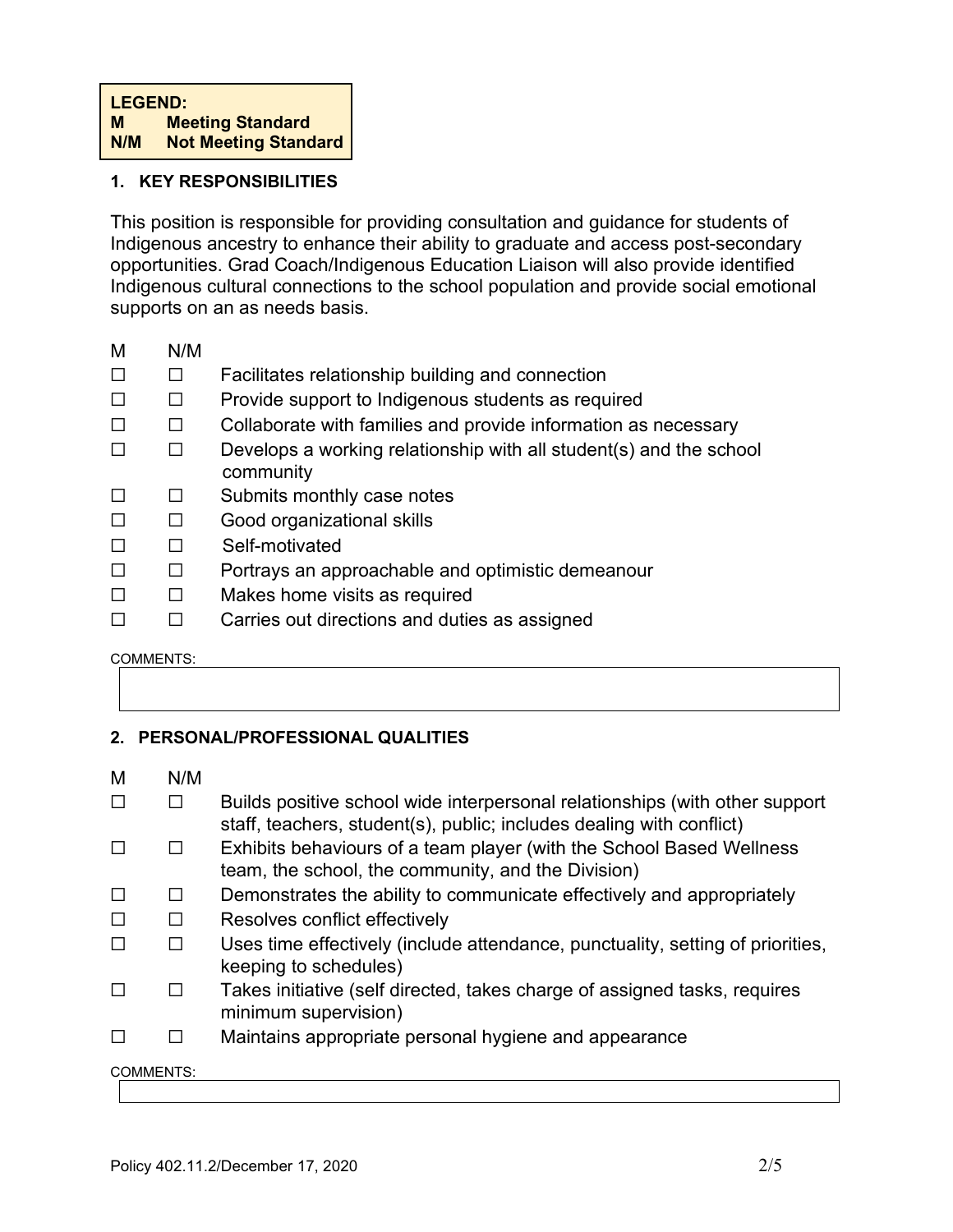# **3. POSITION REQUIREMENTS**

| M      | N/M    |                                                                                                                                     |
|--------|--------|-------------------------------------------------------------------------------------------------------------------------------------|
| $\Box$ | $\Box$ | Encourage regular school attendance by students                                                                                     |
| $\Box$ | $\Box$ | Meet with any Indigenous students identified as disengaged (feeling<br>disconnected from school                                     |
| $\Box$ | $\Box$ | Assist in providing career and post-secondary information for Indigenous<br>students                                                |
| $\Box$ | $\Box$ | Assist with the implementation of cultural programs, upon<br>teacher/Administrator request                                          |
| $\Box$ | $\Box$ | Meet with new Indigenous students and assist them with<br>transitions                                                               |
| $\Box$ | $\Box$ | Celebrate success in school and promote high school graduation (ie:<br>through scholarships, Awards Night Presentation, etc).       |
| $\Box$ | $\Box$ | Provide students with opportunities to learn about their culture and through<br>hands-on activities, storytelling and experiences   |
| $\Box$ | $\Box$ | Work collaboratively with the other Graduation Coaches at each high<br>school on projects related to Indigenous Education as needed |
| $\Box$ | $\Box$ | Coordinate Indigenous Culture clubs and/or co-curricular activities within<br>high schools                                          |
| $\Box$ | $\Box$ | Invite Elders and other resource people to assist with activities as<br>appropriate                                                 |
| $\Box$ | $\Box$ | Encourage Indigenous student involvement in general co-curricular<br>programs                                                       |
| $\Box$ | $\Box$ | Maintain an updated Indigenous link on the school website, and contribute<br>to newsletters and bulletin boards                     |
| $\Box$ | $\Box$ | As a Grad Coach work closely with community agencies and supports and<br>may refer students as required                             |
| $\Box$ | $\Box$ | Facilitate communication between parents and schools                                                                                |
| $\Box$ | $\Box$ | Build relationships with Indigenous student's families                                                                              |

#### COMMENTS: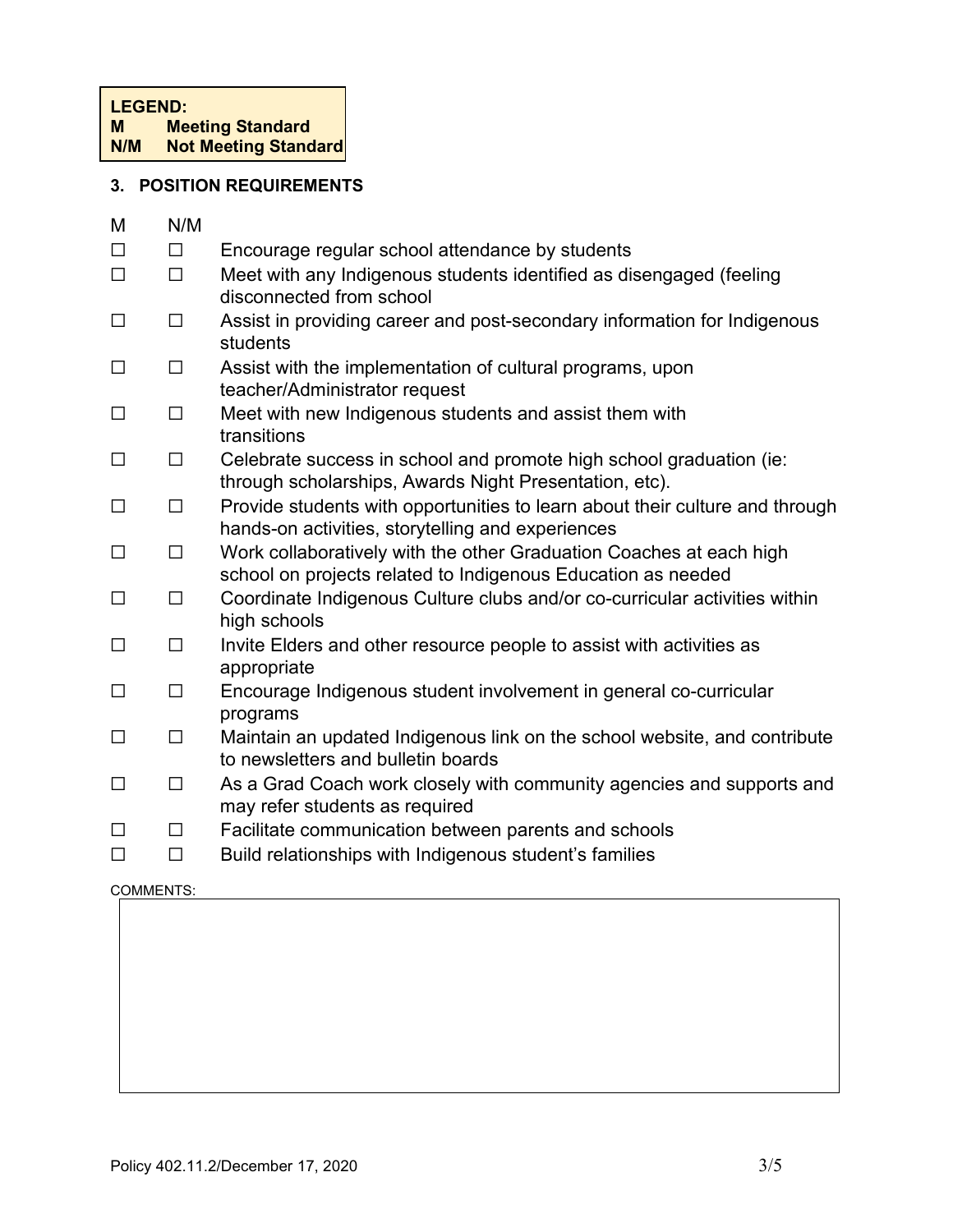## **4. COMMUNICATION**

- M N/M
- ☐ ☐ Excellent communication skills both in written and oral format
- □ □ Maintains confidentiality related to Division students and staff
- ☐ ☐ Proven public relations skills and demonstrated ability in promoting and maintaining effective working relations with public, student(s), co-workers, school staff, administration and Division staff

COMMENTS:

## **5. TIME MANAGEMENT**

- $\Box$  Attendance report attached and reviewed by evaluator(s)
- M N/M
- ☐ ☐ Attends regularly
- ☐ ☐ Sets priorities in collaboration with teacher(s) and administration
- ☐ ☐ Uses time effectively
- ☐ ☐ Follows assigned schedule

COMMENTS:

## **6. DECISION**

- ☐ Employee is meeting standards/completes probationary period or evaluation requirements as per employment contract
- ☐ Employee is not meeting standards and Human Resources is contacted
- ☐ Employee returns to Growth Plan process as per Division policy

## **7. EVALUATOR'S COMMENTS**

#### COMMENTS: